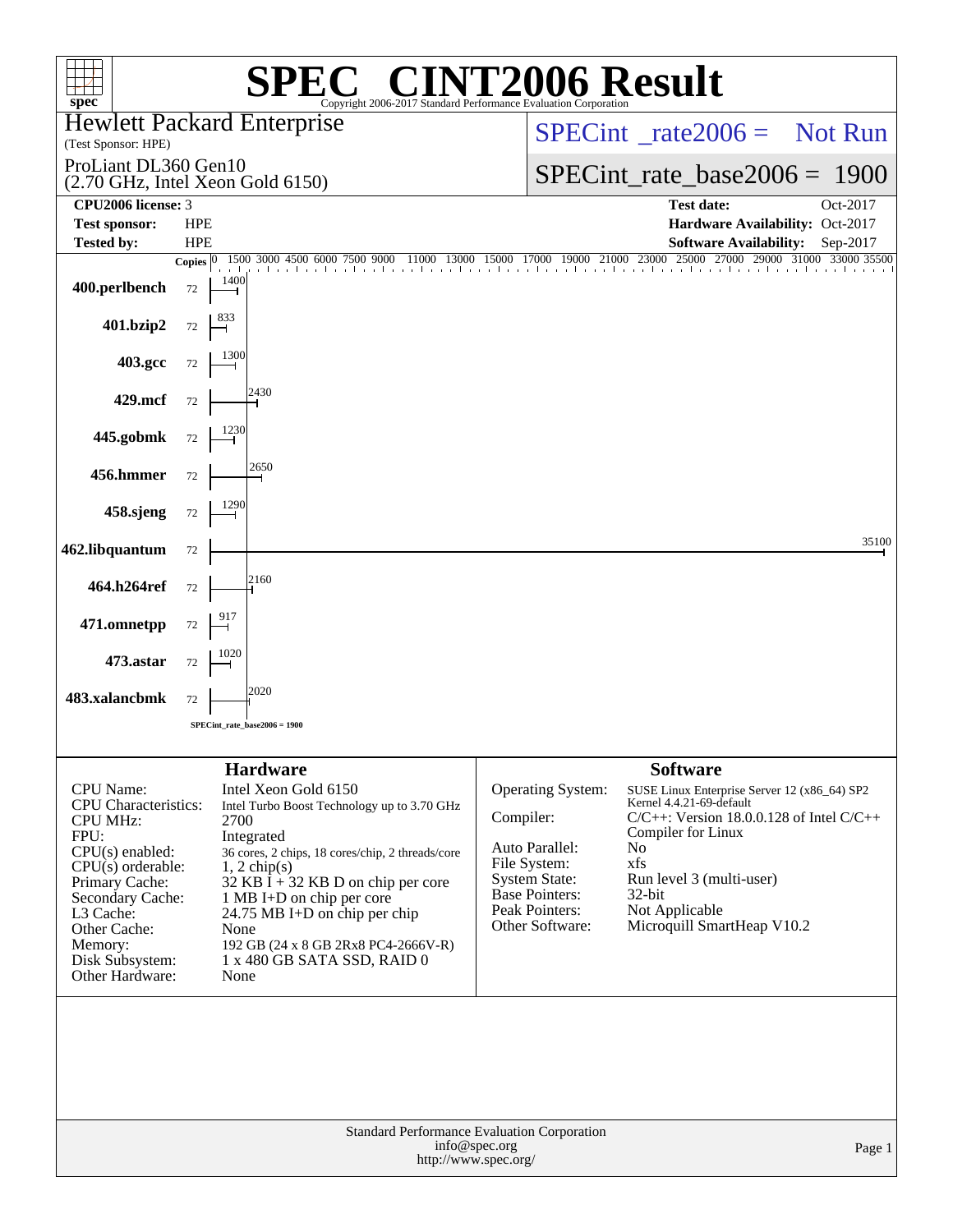

### Hewlett Packard Enterprise

(Test Sponsor: HPE)

#### ProLiant DL360 Gen10

(2.70 GHz, Intel Xeon Gold 6150)

 $SPECTnt_rate2006 = Not Run$ 

# [SPECint\\_rate\\_base2006 =](http://www.spec.org/auto/cpu2006/Docs/result-fields.html#SPECintratebase2006) 1900

**[CPU2006 license:](http://www.spec.org/auto/cpu2006/Docs/result-fields.html#CPU2006license)** 3 **[Test date:](http://www.spec.org/auto/cpu2006/Docs/result-fields.html#Testdate)** Oct-2017 **[Test sponsor:](http://www.spec.org/auto/cpu2006/Docs/result-fields.html#Testsponsor)** HPE **[Hardware Availability:](http://www.spec.org/auto/cpu2006/Docs/result-fields.html#HardwareAvailability)** Oct-2017 **[Tested by:](http://www.spec.org/auto/cpu2006/Docs/result-fields.html#Testedby)** HPE **[Software Availability:](http://www.spec.org/auto/cpu2006/Docs/result-fields.html#SoftwareAvailability)** Sep-2017

### **[Results Table](http://www.spec.org/auto/cpu2006/Docs/result-fields.html#ResultsTable)**

|                                                                                                          | <b>Base</b>   |                |       |                |       |                | <b>Peak</b> |               |                |              |                |              |                |              |
|----------------------------------------------------------------------------------------------------------|---------------|----------------|-------|----------------|-------|----------------|-------------|---------------|----------------|--------------|----------------|--------------|----------------|--------------|
| <b>Benchmark</b>                                                                                         | <b>Copies</b> | <b>Seconds</b> | Ratio | <b>Seconds</b> | Ratio | <b>Seconds</b> | Ratio       | <b>Copies</b> | <b>Seconds</b> | <b>Ratio</b> | <b>Seconds</b> | <b>Ratio</b> | <b>Seconds</b> | <b>Ratio</b> |
| 400.perlbench                                                                                            | 72            | 502            | 1400  | 506            | 1390  | 502            | 1400        |               |                |              |                |              |                |              |
| 401.bzip2                                                                                                | 72            | 834            | 833   | 831            | 836   | 852            | 815         |               |                |              |                |              |                |              |
| $403.\mathrm{gcc}$                                                                                       | 72            | 448            | 1290  | 446            | 1300  | 446            | 1300        |               |                |              |                |              |                |              |
| $429$ .mcf                                                                                               | 72            | 270            | 2430  | 270            | 2440  | 271            | 2420        |               |                |              |                |              |                |              |
| 445.gobmk                                                                                                | 72            | 615            | 1230  | 613            | 1230  | 613            | 1230        |               |                |              |                |              |                |              |
| 456.hmmer                                                                                                | 72            | 254            | 2650  | 254            | 2650  | 254            | 2650        |               |                |              |                |              |                |              |
| $458$ .sjeng                                                                                             | 72            | 674            | 1290  | 674            | 1290  | 674            | 1290        |               |                |              |                |              |                |              |
| 462.libquantum                                                                                           | 72            | 42.5           | 35100 | 42.6           | 35000 | 42.5           | 35100       |               |                |              |                |              |                |              |
| 464.h264ref                                                                                              | 72            | 733            | 2180  | 737            | 2160  | 740            | 2150        |               |                |              |                |              |                |              |
| 471.omnetpp                                                                                              | 72            | 490            | 917   | 490            | 919   | 491            | 917         |               |                |              |                |              |                |              |
| 473.astar                                                                                                | 72            | 495            | 1020  | 495            | 1020  | 495            | 1020        |               |                |              |                |              |                |              |
| 483.xalancbmk                                                                                            | 72            | 248            | 2010  | 246            | 2020  | 246            | 2020        |               |                |              |                |              |                |              |
| Results appear in the order in which they were run. Bold underlined text indicates a median measurement. |               |                |       |                |       |                |             |               |                |              |                |              |                |              |

### **[Submit Notes](http://www.spec.org/auto/cpu2006/Docs/result-fields.html#SubmitNotes)**

 The numactl mechanism was used to bind copies to processors. The config file option 'submit' was used to generate numactl commands to bind each copy to a specific processor. For details, please see the config file.

### **[Operating System Notes](http://www.spec.org/auto/cpu2006/Docs/result-fields.html#OperatingSystemNotes)**

 Stack size set to unlimited using "ulimit -s unlimited" Transparent Huge Pages enabled by default Filesystem page cache cleared with: shell invocation of 'sync; echo 3 > /proc/sys/vm/drop\_caches' prior to run runspec command invoked through numactl i.e.: numactl --interleave=all runspec <etc> irqbalance disabled with "service irqbalance stop" tuned profile set wtih "tuned-adm profile throughput-performance" VM Dirty ratio was set to 40 using "echo 40 > /proc/sys/vm/dirty\_ratio" Numa balancing was disabled using "echo 0 > /proc/sys/kernel/numa\_balancing"

### **[Platform Notes](http://www.spec.org/auto/cpu2006/Docs/result-fields.html#PlatformNotes)**

 BIOS Configuration: Thermal Configuration set to Maximum Cooling Memory Patrol Scrubbing set to Disabled LLC Prefetcher set to Enabled LLC Dead Line Allocation set to Disabled Workload Pofile set to General Throughput Compute Minimum Processor Idle Power Core C-State set to C1E

Continued on next page

Standard Performance Evaluation Corporation [info@spec.org](mailto:info@spec.org) <http://www.spec.org/>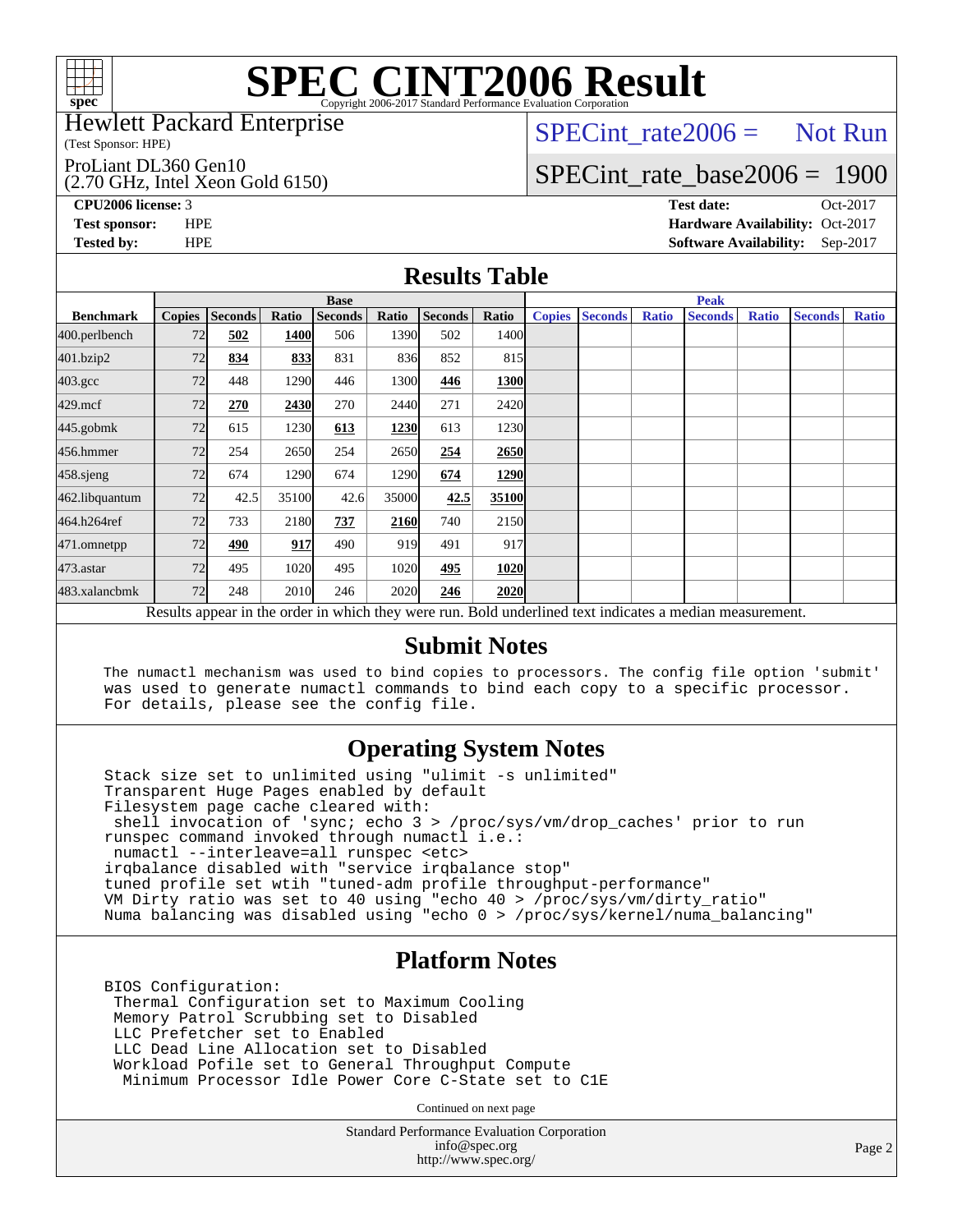

Hewlett Packard Enterprise

 $SPECTnt_rate2006 = Not Run$ 

(Test Sponsor: HPE) ProLiant DL360 Gen10

(2.70 GHz, Intel Xeon Gold 6150)

[SPECint\\_rate\\_base2006 =](http://www.spec.org/auto/cpu2006/Docs/result-fields.html#SPECintratebase2006) 1900

**[CPU2006 license:](http://www.spec.org/auto/cpu2006/Docs/result-fields.html#CPU2006license)** 3 **[Test date:](http://www.spec.org/auto/cpu2006/Docs/result-fields.html#Testdate)** Oct-2017 **[Test sponsor:](http://www.spec.org/auto/cpu2006/Docs/result-fields.html#Testsponsor)** HPE **[Hardware Availability:](http://www.spec.org/auto/cpu2006/Docs/result-fields.html#HardwareAvailability)** Oct-2017 **[Tested by:](http://www.spec.org/auto/cpu2006/Docs/result-fields.html#Testedby)** HPE **[Software Availability:](http://www.spec.org/auto/cpu2006/Docs/result-fields.html#SoftwareAvailability)** Sep-2017

### **[Platform Notes \(Continued\)](http://www.spec.org/auto/cpu2006/Docs/result-fields.html#PlatformNotes)**

Standard Performance Evaluation Corporation [info@spec.org](mailto:info@spec.org) <http://www.spec.org/> Page 3 Sysinfo program /cpu2006/config/sysinfo.rev6993 Revision 6993 of 2015-11-06 (b5e8d4b4eb51ed28d7f98696cbe290c1) running on linux-lvuc Thu Oct 19 12:02:15 2017 This section contains SUT (System Under Test) info as seen by some common utilities. To remove or add to this section, see: <http://www.spec.org/cpu2006/Docs/config.html#sysinfo> From /proc/cpuinfo model name : Intel(R) Xeon(R) Gold 6150 CPU @ 2.70GHz 2 "physical id"s (chips) 72 "processors" cores, siblings (Caution: counting these is hw and system dependent. The following excerpts from /proc/cpuinfo might not be reliable. Use with caution.) cpu cores : 18 siblings : 36 physical 0: cores 0 1 2 3 8 9 10 11 16 17 18 19 20 24 25 26 27 physical 1: cores 0 1 2 3 8 9 10 11 16 17 18 19 20 24 25 26 27 cache size : 25344 KB From /proc/meminfo<br>MemTotal: 197548380 kB HugePages\_Total: 0 Hugepagesize: 2048 kB From /etc/\*release\* /etc/\*version\* SuSE-release: SUSE Linux Enterprise Server 12 (x86\_64) VERSION = 12 PATCHLEVEL = 2 # This file is deprecated and will be removed in a future service pack or release. # Please check /etc/os-release for details about this release. os-release: NAME="SLES" VERSION="12-SP2" VERSION\_ID="12.2" PRETTY\_NAME="SUSE Linux Enterprise Server 12 SP2" ID="sles" ANSI\_COLOR="0;32" CPE\_NAME="cpe:/o:suse:sles:12:sp2" uname -a: Linux linux-lvuc 4.4.21-69-default #1 SMP Tue Oct 25 10:58:20 UTC 2016 (9464f67) x86\_64 x86\_64 x86\_64 GNU/Linux run-level 3 Oct 19 12:01 SPEC is set to: /cpu2006 Filesystem Type Size Used Avail Use% Mounted on /dev/sda4 xfs 405G 210G 195G 52% /home Continued on next page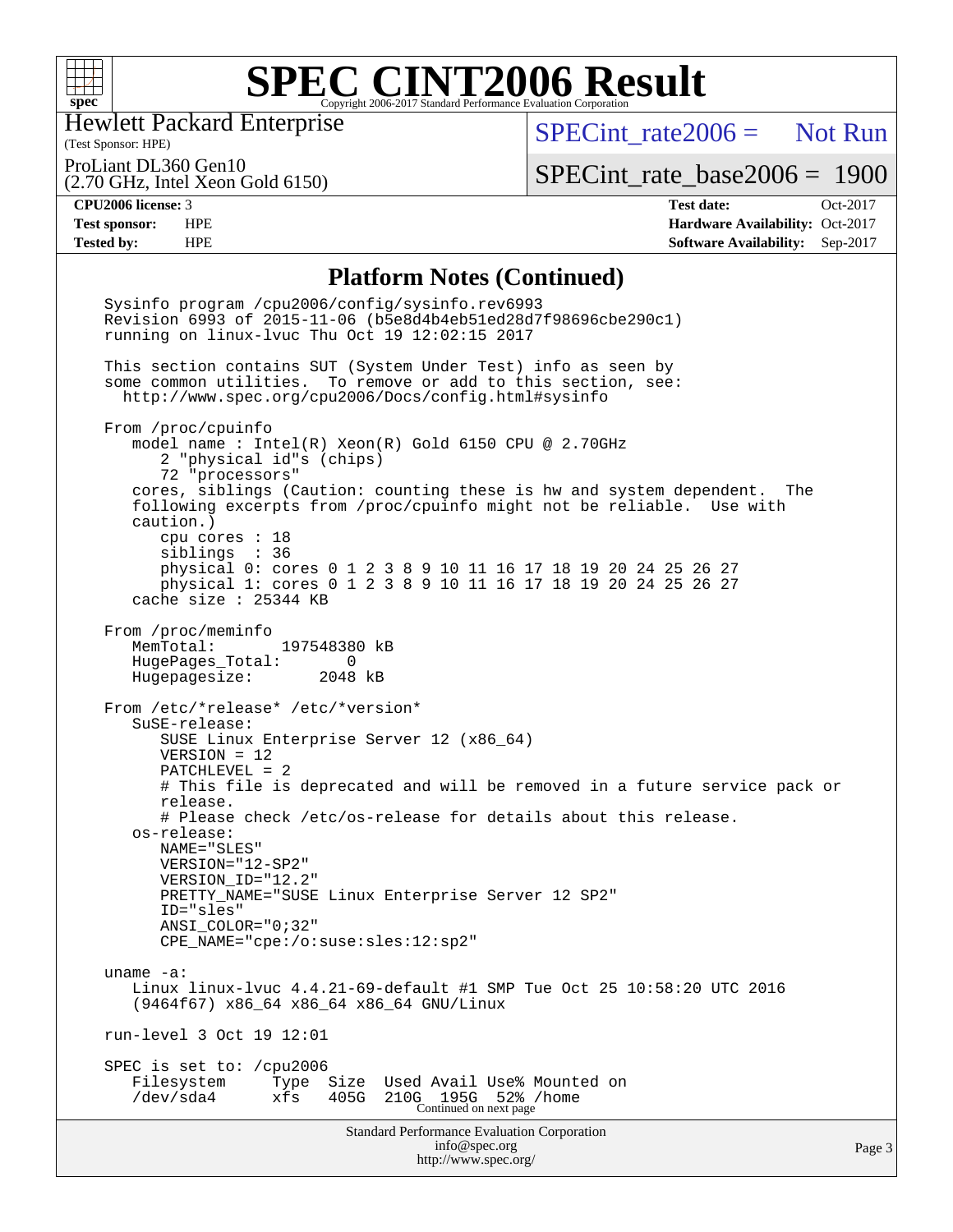

Hewlett Packard Enterprise

(Test Sponsor: HPE)

 $SPECint rate2006 =$  Not Run

ProLiant DL360 Gen10

(2.70 GHz, Intel Xeon Gold 6150)

[SPECint\\_rate\\_base2006 =](http://www.spec.org/auto/cpu2006/Docs/result-fields.html#SPECintratebase2006) 1900

**[CPU2006 license:](http://www.spec.org/auto/cpu2006/Docs/result-fields.html#CPU2006license)** 3 **[Test date:](http://www.spec.org/auto/cpu2006/Docs/result-fields.html#Testdate)** Oct-2017 **[Test sponsor:](http://www.spec.org/auto/cpu2006/Docs/result-fields.html#Testsponsor)** HPE **[Hardware Availability:](http://www.spec.org/auto/cpu2006/Docs/result-fields.html#HardwareAvailability)** Oct-2017 **[Tested by:](http://www.spec.org/auto/cpu2006/Docs/result-fields.html#Testedby)** HPE **[Software Availability:](http://www.spec.org/auto/cpu2006/Docs/result-fields.html#SoftwareAvailability)** Sep-2017

### **[Platform Notes \(Continued\)](http://www.spec.org/auto/cpu2006/Docs/result-fields.html#PlatformNotes)**

Additional information from dmidecode:

 Warning: Use caution when you interpret this section. The 'dmidecode' program reads system data which is "intended to allow hardware to be accurately determined", but the intent may not be met, as there are frequent changes to hardware, firmware, and the "DMTF SMBIOS" standard.

 BIOS HPE U32 09/29/2017 Memory: 24x UNKNOWN NOT AVAILABLE 8 GB 2 rank 2666 MHz

(End of data from sysinfo program)

### **[General Notes](http://www.spec.org/auto/cpu2006/Docs/result-fields.html#GeneralNotes)**

Environment variables set by runspec before the start of the run: LD LIBRARY PATH = "/cpu2006/libs/32:/cpu2006/libs/64:/cpu2006/sh10.2"

 Binaries compiled on a system with 1x Intel Core i7-4790 CPU + 32GB RAM memory using Redhat Enterprise Linux 7.2

## **[Base Compiler Invocation](http://www.spec.org/auto/cpu2006/Docs/result-fields.html#BaseCompilerInvocation)**

[C benchmarks](http://www.spec.org/auto/cpu2006/Docs/result-fields.html#Cbenchmarks):

[icc -m32 -L/opt/intel/compilers\\_and\\_libraries\\_2018.0.082/linux/lib/ia32](http://www.spec.org/cpu2006/results/res2017q4/cpu2006-20171031-50423.flags.html#user_CCbase_intel_icc_355c401af4d5dc87e09103a6bbcae1c6)

[C++ benchmarks:](http://www.spec.org/auto/cpu2006/Docs/result-fields.html#CXXbenchmarks)

[icpc -m32 -L/opt/intel/compilers\\_and\\_libraries\\_2018.0.082/linux/lib/ia32](http://www.spec.org/cpu2006/results/res2017q4/cpu2006-20171031-50423.flags.html#user_CXXbase_intel_icpc_b34a6f497613b30bc6bf10051974f22f)

## **[Base Portability Flags](http://www.spec.org/auto/cpu2006/Docs/result-fields.html#BasePortabilityFlags)**

 400.perlbench: [-D\\_FILE\\_OFFSET\\_BITS=64](http://www.spec.org/cpu2006/results/res2017q4/cpu2006-20171031-50423.flags.html#user_basePORTABILITY400_perlbench_file_offset_bits_64_438cf9856305ebd76870a2c6dc2689ab) [-DSPEC\\_CPU\\_LINUX\\_IA32](http://www.spec.org/cpu2006/results/res2017q4/cpu2006-20171031-50423.flags.html#b400.perlbench_baseCPORTABILITY_DSPEC_CPU_LINUX_IA32) 401.bzip2: [-D\\_FILE\\_OFFSET\\_BITS=64](http://www.spec.org/cpu2006/results/res2017q4/cpu2006-20171031-50423.flags.html#user_basePORTABILITY401_bzip2_file_offset_bits_64_438cf9856305ebd76870a2c6dc2689ab) 403.gcc: [-D\\_FILE\\_OFFSET\\_BITS=64](http://www.spec.org/cpu2006/results/res2017q4/cpu2006-20171031-50423.flags.html#user_basePORTABILITY403_gcc_file_offset_bits_64_438cf9856305ebd76870a2c6dc2689ab) 429.mcf: [-D\\_FILE\\_OFFSET\\_BITS=64](http://www.spec.org/cpu2006/results/res2017q4/cpu2006-20171031-50423.flags.html#user_basePORTABILITY429_mcf_file_offset_bits_64_438cf9856305ebd76870a2c6dc2689ab) 445.gobmk: [-D\\_FILE\\_OFFSET\\_BITS=64](http://www.spec.org/cpu2006/results/res2017q4/cpu2006-20171031-50423.flags.html#user_basePORTABILITY445_gobmk_file_offset_bits_64_438cf9856305ebd76870a2c6dc2689ab) 456.hmmer: [-D\\_FILE\\_OFFSET\\_BITS=64](http://www.spec.org/cpu2006/results/res2017q4/cpu2006-20171031-50423.flags.html#user_basePORTABILITY456_hmmer_file_offset_bits_64_438cf9856305ebd76870a2c6dc2689ab) 458.sjeng: [-D\\_FILE\\_OFFSET\\_BITS=64](http://www.spec.org/cpu2006/results/res2017q4/cpu2006-20171031-50423.flags.html#user_basePORTABILITY458_sjeng_file_offset_bits_64_438cf9856305ebd76870a2c6dc2689ab) 462.libquantum: [-D\\_FILE\\_OFFSET\\_BITS=64](http://www.spec.org/cpu2006/results/res2017q4/cpu2006-20171031-50423.flags.html#user_basePORTABILITY462_libquantum_file_offset_bits_64_438cf9856305ebd76870a2c6dc2689ab) [-DSPEC\\_CPU\\_LINUX](http://www.spec.org/cpu2006/results/res2017q4/cpu2006-20171031-50423.flags.html#b462.libquantum_baseCPORTABILITY_DSPEC_CPU_LINUX) 464.h264ref: [-D\\_FILE\\_OFFSET\\_BITS=64](http://www.spec.org/cpu2006/results/res2017q4/cpu2006-20171031-50423.flags.html#user_basePORTABILITY464_h264ref_file_offset_bits_64_438cf9856305ebd76870a2c6dc2689ab) 471.omnetpp: [-D\\_FILE\\_OFFSET\\_BITS=64](http://www.spec.org/cpu2006/results/res2017q4/cpu2006-20171031-50423.flags.html#user_basePORTABILITY471_omnetpp_file_offset_bits_64_438cf9856305ebd76870a2c6dc2689ab) 473.astar: [-D\\_FILE\\_OFFSET\\_BITS=64](http://www.spec.org/cpu2006/results/res2017q4/cpu2006-20171031-50423.flags.html#user_basePORTABILITY473_astar_file_offset_bits_64_438cf9856305ebd76870a2c6dc2689ab) 483.xalancbmk: [-D\\_FILE\\_OFFSET\\_BITS=64](http://www.spec.org/cpu2006/results/res2017q4/cpu2006-20171031-50423.flags.html#user_basePORTABILITY483_xalancbmk_file_offset_bits_64_438cf9856305ebd76870a2c6dc2689ab) [-DSPEC\\_CPU\\_LINUX](http://www.spec.org/cpu2006/results/res2017q4/cpu2006-20171031-50423.flags.html#b483.xalancbmk_baseCXXPORTABILITY_DSPEC_CPU_LINUX)